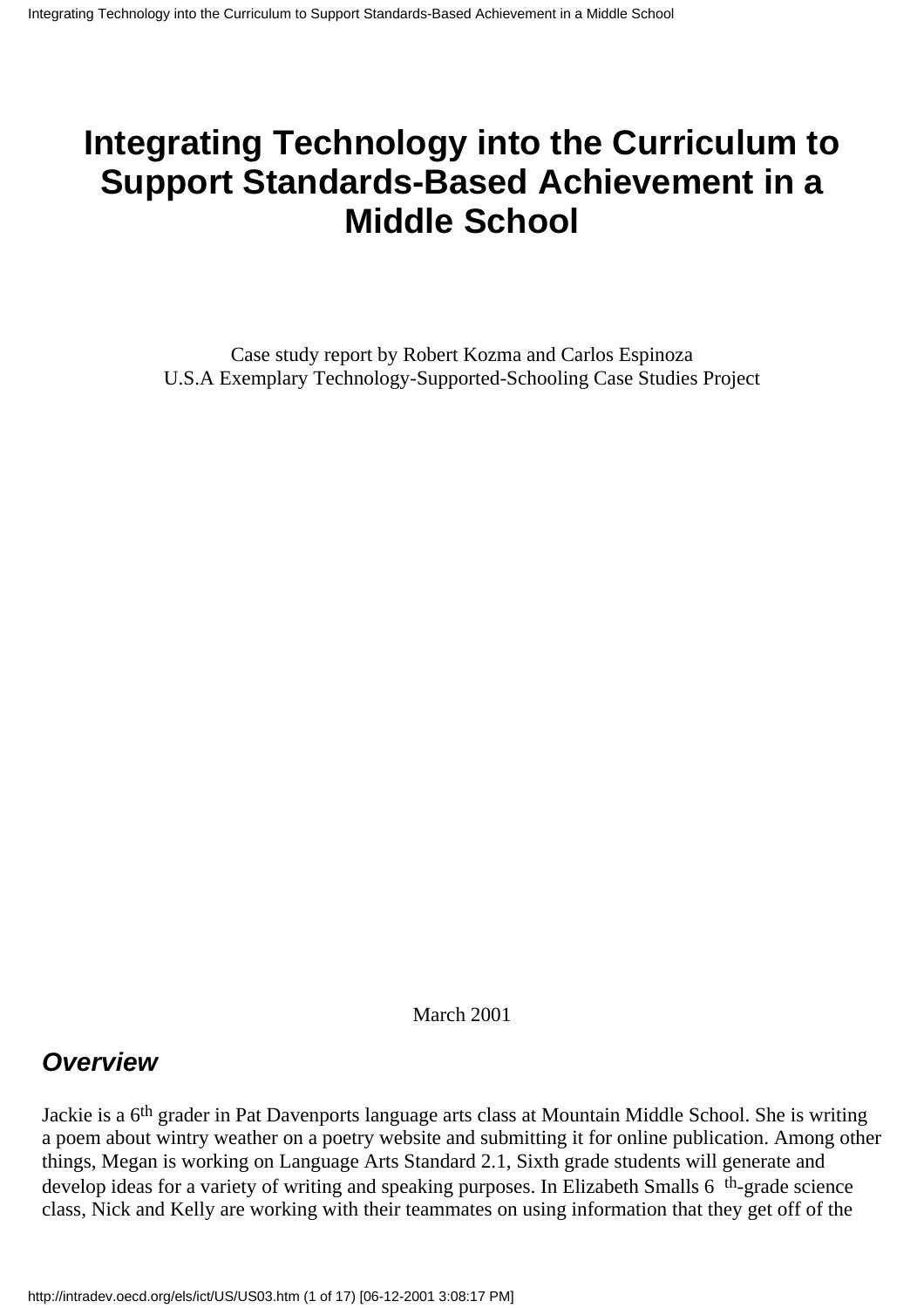Internet and graphics and word processing software packages to create a newspaper called The Tundra Times containing articles, cartoons, and games on the climate, animals, and plants in Alaska. They are working on Science Standard 1.323, Utilize the niche concept to explain the relationship of organisms in their ecosystems. Thomas is an 8<sup>th</sup>-grade student in Denise Murphy s social studies class who is using the Internet to find court cases and newspaper articles to analyze the meaning of the freedom of speech clause in the 1st Amendment of the Bill of Rights. He is putting together a poster that explains how the 1st Amendment affects his classmates as citizens of the United States. This addresses Civics Standard 1.4: Students know the distinctive characteristics of the political culture of the United States. All of these students and their teachers are using technology to support standards-based achievement at Mountain Middle School. This innovation results from the convergence of two significant traditions at Mountain: The development of a curriculum based on student proficiencies and the use of technology to support student achievement.

Mountain Middle School is in the community of Frontier, in Avoylles County, just south of Denver, Colorado. By all accounts, Frontier is an above average suburban community. While the median US household income in 1990 (the most recent figures) was \$30,000, the household income in Frontier was \$34,000. While 13% of the US population is below the poverty level, only 7% of the population in Frontier is below this level. While 20.3% of the US population over 25 years old has a bachelors degree or higher, 42.5% of the people in Avoylles County do. Of the 17,300 people in Avoylles County, 16,800 are white**.** Of these, 650 are of Hispanic origin.

Mountain includes grades 6-8 and has an enrollment of 1,338 students with 133 teachers and 185 staff. Mountain is an above average school even in an above average school district. Mountain s s teachers have an average of 19 years of teaching experience, compared to 14 for the District, as a whole. While 75% of Mountain s teachers have degrees in their teaching subject, 53% of the District s teachers do. Many of Mountain s teachers have advanced degrees; several of them majored in educational technology. Mountain s teachers receive and average salary of \$48,500 per year, compared to \$48,000 for the District and \$40,400 for the State. As for students, while 8th-grade students in the Clear Ridge School District scored at the 72<sup>nd</sup> percentile in math and the 71<sup>st</sup> in reading on the Iowa Tests of Basic Skills (the national norm, of course, is 50), Mountain 8<sup>th</sup>-graders scored at the 77<sup>th</sup> and 76<sup>th</sup> percentiles, respectively. While 58% of the state 7th-graders and 72% of the District 7th-graders scored at or above proficiency in reading on the Colorado Student Assessment Program (CSAP), 83% of the Mountain 7th-graders scored at or above proficiency. Only 70 students out of the 1,338 at Mountain are classified as at risk of failure. The attendance rate for the 1999-2000 school year was 96%. Mountain is an ESL (English as a Second Language) magnet school and about 15% of the students in one of the observed classes were non-native English speakers.

Mountain Middle School is down the street from the new Denver Future Center and a large number of the parents in this community are professionals, many in the high tech industry. The technology coordinator estimated that 85-90% of the students have computers at home; many have 2 or 3 home computers. Of these students, approximately 75-80% have Internet access at home and most have their own email accounts.

Mountain Middle School benefits from a considerable amount of parental support. For example, many do volunteer tutoring in the Proficiency Center. And the Parent-Teacher Council raised \$80,000 through magazine sales during the previous year to support the school. They are also strong supporters of technology in the school. From their fund-raising efforts, the PTC has made an annual line-item commitment in their budget of \$20,000 a year for technology at Mountain.

Standards for student achievement are important in the Clear Ridge School District and Mountain Middle School. Both were involved in establishing proficiencies for students to meet, before the Colorado State Standards were formulated and long before the more recently mandated Colorado Student Assessment Program (CSAP) was adopted. Indeed, much of the state s work on standards was based on the early work at Clear Ridge and Mountain, according to administrators. This emphasis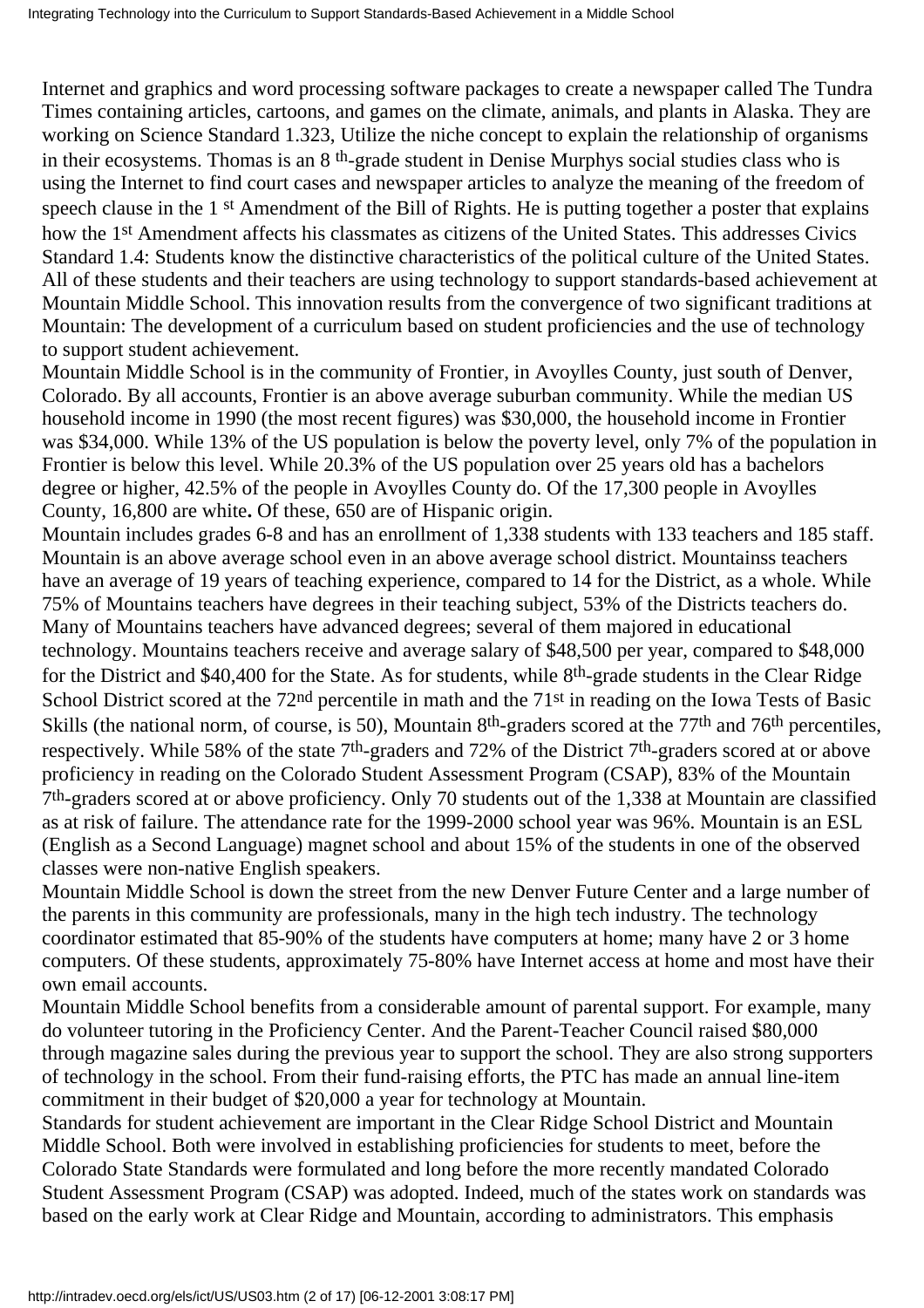continues at Mountain and there are special resources available to support the attainment of standards, such as the Performance Assessment Specialist and the Proficiency Center.

The use of technology also has a long history in Clear Ridge and Mountain Middle School. Both the district and the school have significant budgets for hardware, software, support staff, and teacher professional development. The 1,300 students at Mountain have access to 300 computers (a ratio of 4.3 to 1 compared to a median of 6.0 to 1 nationally). Most of these are in the 5 computer laboratories, the media center, and special rooms, such as the Proficiency Center. However, about half of regular classrooms have 3-4 computers in them. Almost all of Mountains computers (93%) are high-end multimedia computers and a large majority of them (83%) are networked and have fast access to the Internet. Teachers also have access to support, with both a full time technology coordinator and a hardware specialist. They can also request the purchase of specialized software to support their teaching. All the teachers have email accounts and all the students have personal file folders for their work that they can access from anywhere in the school.

Over the past 5 years, the emphases on standards and technology have converged at Mountain and Clear Ridge. The 1995 District Technology Plan targeted student achievement through the use of technology. But the 2000 District Plan was much more explicit in its emphasis on the achievement of standards and performance on the standards-based state test. Goal 1 of the 2000 District Plan specifically is to enhance student achievement and learning by engaging students in curriculum-integrated technology use rich in standards, thinking, and application of skills. Goal 2 is to use technology to support increased performance on the CSAP and school report cards. Correspondingly, in Mountain Middle School s 2000-2001 Technology Plan, their target is to use technology to achieve an 80% proficiency rate for 8th-graders in language arts, science, and mathematics.

Students, teachers, parents, and the school, more generally, have benefited from the use of technology at Mountain Middle School to support standards-based student achievement and from the resources that are provided. Students say that it would be a lot harder for them to get the information they need to do their schoolwork. The teachers at Mountain have acquired many technology skills and regularly use word processors, spreadsheets, email, and presentation software in their own professional work, as well as their instruction. Parents benefit from the technological skills that their students bring home with them and the knowledge that their children are doing great things with computers, to quote one parent. According to the Director of Middle Schools at Clear Ridge, the impact that technology has had is to allow the school to remain in the mainstream of what this community s about and what our world s about.

## *The Past*

The interest in integrating technology into the curriculum has a 12 year old history at Mountain Middle School, according to the Director of Middle Schools and former principal at Mountain. According to him, Mountain Middle School was unique holding a shared belief that technology is not a skill within itself but that it should be integrated within the context of curriculum to support student achievement. The Director of Middle Schools strongly believes in the ability of technology to support student achievement and promoted this among teachers and parents while he was principal at Mountain. When there, the Director was one of the first people in the state who appointed a fully released person to integrate technology into the curriculum. The staff and the culture that the Director of Middle Schools fostered at Mountain continues and has been expanded by the current principal.

About 7 years ago, the Clear Ridge School District hired a District Technology Coordinator. Prior to that, each school was responsible for developing its own technology plan. The District Technology Coordinator was brought in to coordinate facilitates across schools in the district and to develop a district-wide technology plan. The initial plan, written in 1995 with the help of administrators, teachers,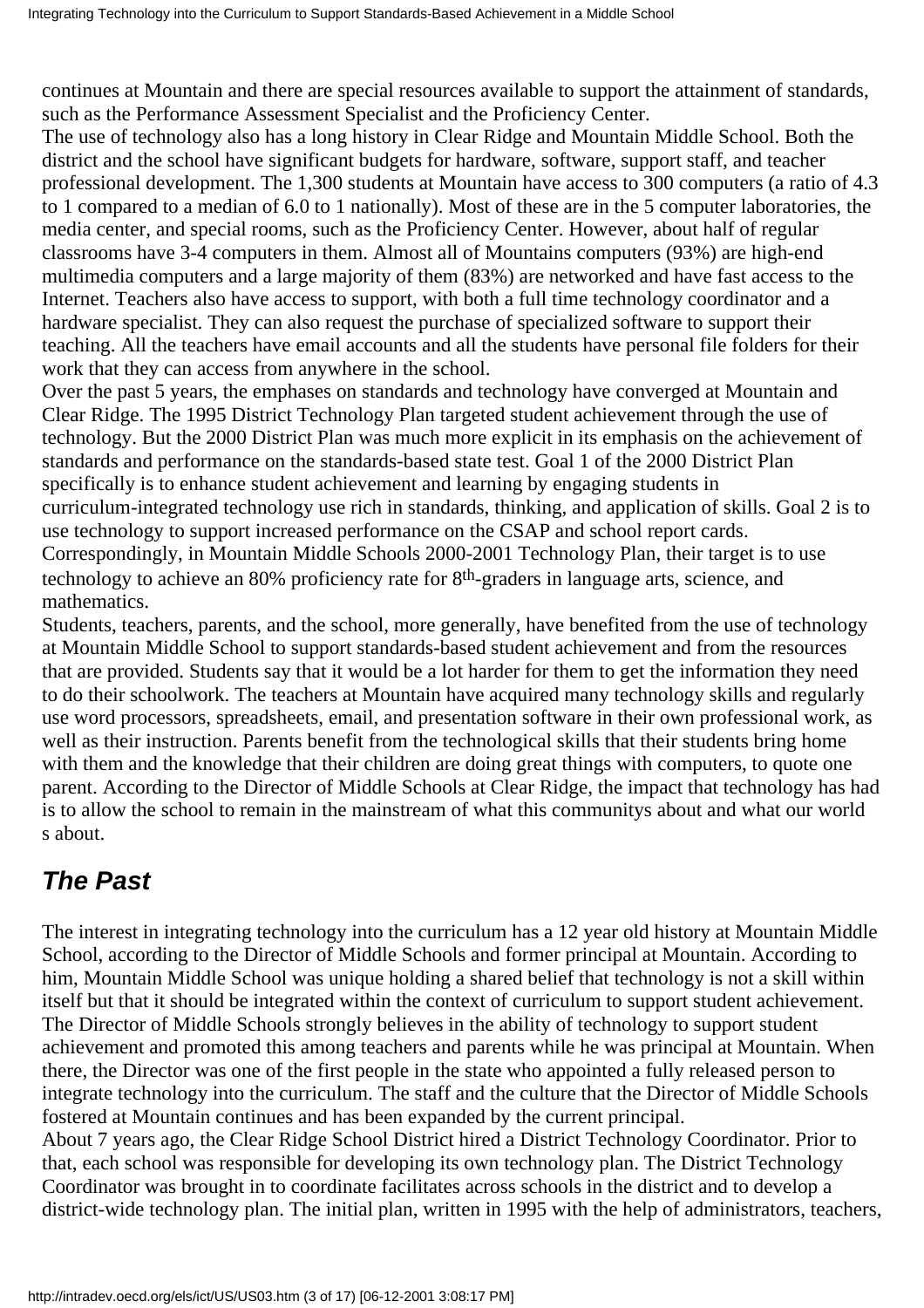parents, and students from across the district, focused on the integration of technology into the curriculum and use of technology to support student achievement. The new 2000-2001 plan has a tighter focus on the integration of technology into the curriculum and its use to support standards-based achievement, particularly achievement on the standards-based state assessment.

Clear Ridge s involvement in the standards movement also has a long history. This predates the Colorado State Standards and the more recent CSAP (Colorado Student Assessment Program). Ten years ago, discussions within the District and Mountain Middle School were focused on identifying the outcomes or proficiencies that were desired of students and on figuring out how to support their achievement, according to the Director of Middle Schools who was Mountain s principal at the time. As part of this focus, groups of teachers across Clear Ridge schools worked together to develop standards in almost every one of their academic and enhanced core or elective areas. The Director of Middle Schools said there was little resistance to this movement, either in the school district or at Mountain. Both Mountain s former and current principals put the locus of what little resistance there was on the few teachers who were so far along in their careers that they did not have the energy or interest to change. Otherwise, teachers throughout the District and Mountain Middle School have come to embrace this approach to curriculum.

In subsequent years, the State of Colorado also adopted the standards-based approach to curriculum, based in part on the early work of Clear Ridge. The Colorado Department of Education has developed detailed, model standards and grade level expectations for reading and writing, mathematics, science, history, geography, and foreign languages, among other areas. More recently the State has adoption the Colorado Student Assessment Program that is articulated with the States standards. The phased in program of annual assessment started in the 1998-99 school year with tests of 7th-grade reading and writing. The tests have scaled up by grade level each year so that by 2002, the 8<sup>th</sup> grade will be tested on all the subjects: reading, writing, mathematics, and science.

## *The Present*

The importance of student achievement permeates the culture in the Clear Ridge School District and Mountain Middle School. This value is embedded in the very titles of the positions, buildings, and programs throughout the District. While some districts have Assistant Superintendents for Curriculum and Instruction and some schools have Technology Coordinators, Clear Ridge has an Assistant Superintendent of Performance Improvement and the staff members responsible for educational technology at Mountain and other Clear Ridge Schools are called Student Achievement Specialists. What in some school districts is called the Resource Center is called the Student Achievement Resource Center in Clear Ridge.

The Director of Middle Schools commented that:

Clear Ridge as a school district and the parent community are very concerned with high student performance, student achievement. Theyre committed to the importance of education and that the children should do well.

The district is interested in standards-based curriculum, primarily because of this commitment to student achievement. As the middle school director put it:

We as a district took and embraced the concept of standards early on. We believed that was what really would drive student achievement forward in a positive way.

The district s interest in technology is also founded on their commitment to student achievement. The middle school director continued:

When we write our proposals, our yearly goals, around what we expect to accomplish with technology, it has always been aligned with student achievement, and then as standards became that definition of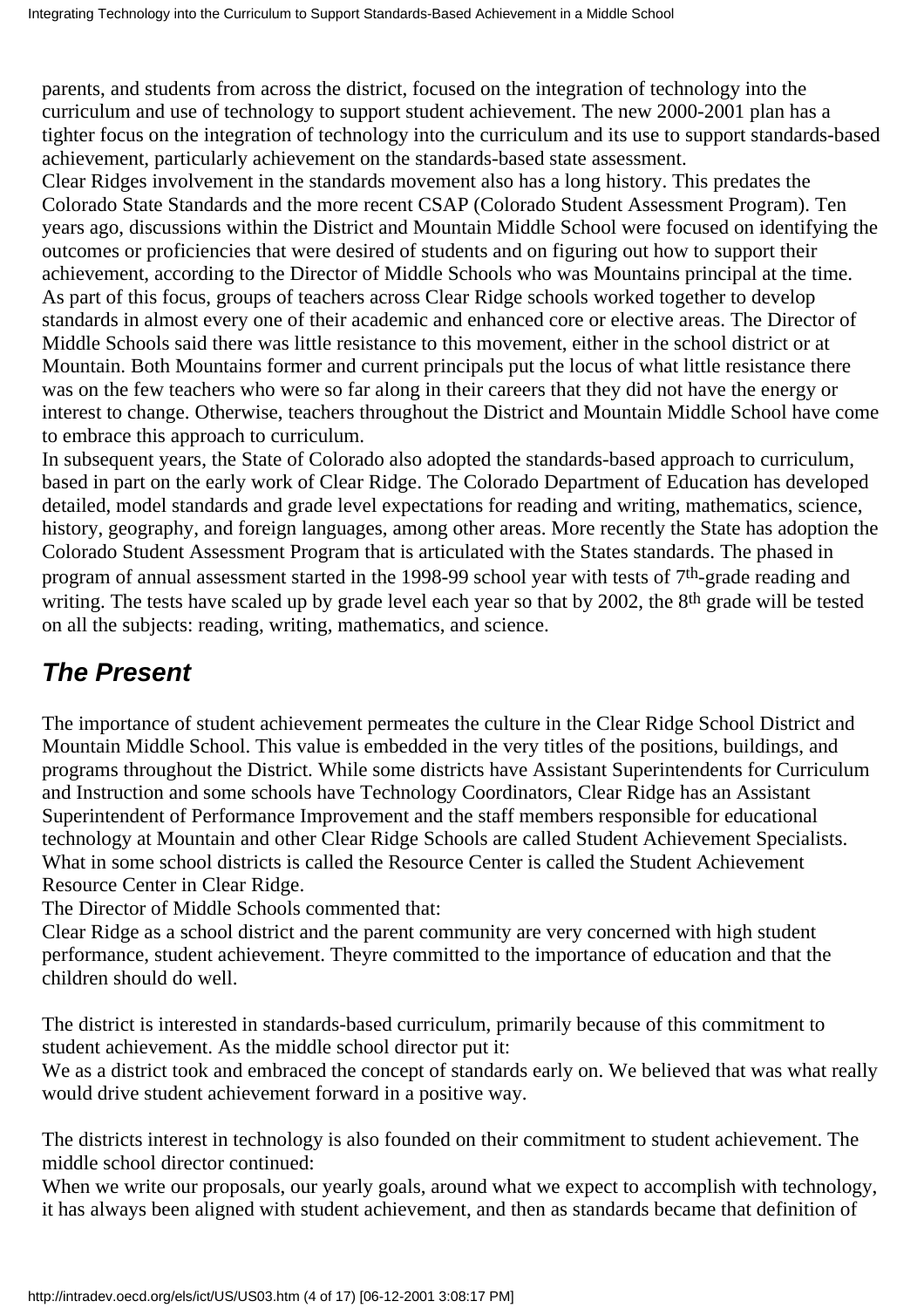student achievement, that was the alignment.

This culture of achievement is also very strong at Mountain Middle School and the Principal is very much a leader in creating this culture. For the last year-and-a-half, she has met once a week with the Building Council a team of teachers, administrators, classified staff, and parents to come up with a shared vision statement.

The first component of this vision is the expectation that students will master and excel in the core academic program. More specifically, the expectation is that the curriculum will be differentiated in a way that addresses the needs of a diverse population of students, that technology will be integrated to enhance curriculum and instruction, and the instructional program will promote growth and achievement of all students. These expectations are reinforced through the hiring, evaluation, and professional development practices in the school. For example, the Principal relayed a story about a candidate for a teaching position at Mountain who commented that standards-based education was just a buzz word. She said:

He didn t have a shot because he didn t match the culture of what this building is all about and where we want it to be.

Teacher evaluations also include an analysis of the proficiencies that teachers target and their integration of technology into the lesson. Their performance evaluation is based on the application of their knowledge to increase student achievement.

At the same time, both the Principal and the school district put their money where their mouth is. A rich variety of resources are provided to the teachers to improve their pedagogical and technological skills, all in service of student performance and achievement. For example, the Performance Assessment Specialist, meets with teachers to incorporate standards into their instructional units. This specialist works with teachers, individually and in professional development workshops, to review their lessons and think through the standards that they want the students to accomplish. She also analyzes the CSAP test results to identify students strengths and weakness to derive implications for teachers lesson planning. She and the Principal had just sent out notes to 450 8th-graders reviewing their CSAP scores, telling them where they were doing well and where they needed to work harder. Through a combination of expectations and resources, the use of standards has been widely adopted by

teachers. One teacher commented:

You re expected to do it, to do a lot of work to be able to do it, and it s expected to happen, and it happens.

Another teacher commented:

If you look in my plan book, everyday has the standard that I meet in that day and I circle it in highlighter just to know that that s the standard I m going to meet that day.

Yet another:

It s hard to answer the question How do you address the standards? I guess because it s so much a part of us I don t know what to say to really answer the question.

Technology is a big part of the resource mix at Clear Ridge and Mountain Middle School that support standards and student achievement. For example, the District provides each school with \$40 per pupil for technology. But this funding is not an entitlement. Schools have to put together an annual technology plan and articulate it with the district plan. Specifically, they have to identify the learning goals for their students for that year and describe how they will use technology to meet those goals. The technology plan from Mountain Middle School specifies that 80% of the 8<sup>th</sup> grade students will score as proficient or advanced in the areas of language arts, math, and science. It identifies specific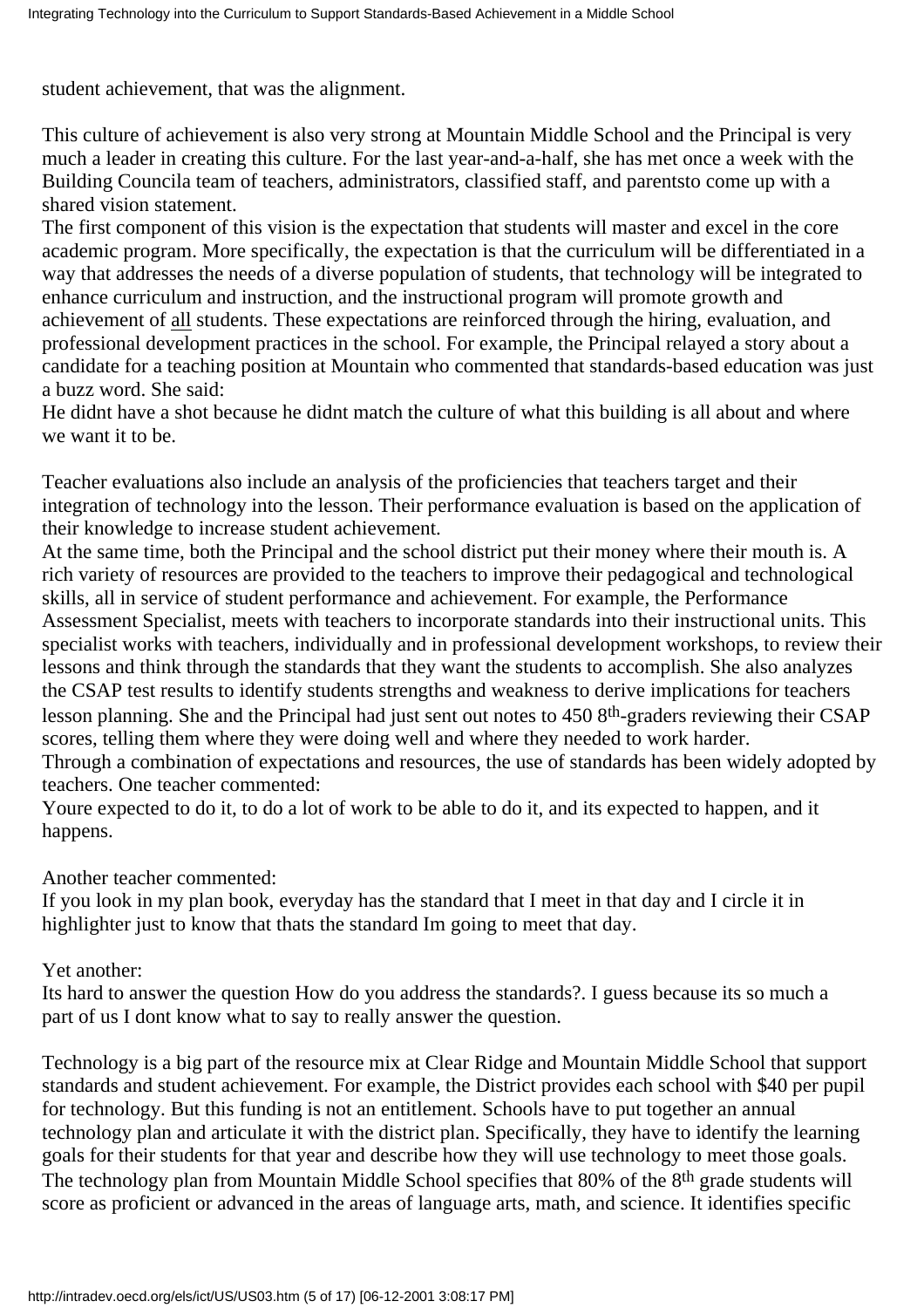technological and professional development solutions that address these goals and ways the accomplishment of these goals will be evaluated. As a consequence of district, school, and parental funding, Mountain is rich with technological and professional resources. Last year, Mountain had over \$74,000 to spend on technology, between funds from the District, the School s budget, and PTC contributions. Among the technological resources at Mountain Middle School are 300 computers (for the most part networked, multimedia computers), distributed in 2 large computer laboratories for core courses, 3 labs for specialized courses, the media center, other special rooms, and teachers classrooms. The computer labs (each containing 30 computers) are available for scheduled use. They are also available for student drop-in, when they are not in use (which is not very often) or for individual student use of the few computers that might be available, even when the labs are being used by classes. The computers are well supplied with software. Most of the software (an estimated 75%) that is used by teachers and students is tool-based software, such as presentation software, spreadsheets, word processors, and Internet browsers. The rest is content specific software, such as Geometers Sketch Pad and River Deep. Other technologies are also used, such as probeware in science and hand-held calculators in math. Over 80% of the computers in the building are networked and Internet accessible, so students can work at just about any station in the school and store their work in their personal folder on the school server.

But the technology resources at Mountain are not just the abundant amount hardware and software. Even more important are the people and the values they project. Again, the Principal is a leader in this area. She is a strong supporter of technology. She promotes its use in teacher meetings and uses it extensively in her presentations to teachers and parents. Several teachers pointed out the importance of the example this has set for them.

The Student Achievement Specialist (called the Computer Coordinator in other schools) is also a very important resource. She is a full-time staff person available to help teachers and students use these facilities in the service of student performance. Among the Student Achievement Specialist s responsibilities are to purchase hardware and software, provide professional development that integrates technology into the curriculum, and work with teachers to find technological strategies that address the goals of specific lessons. She also chairs a group of teachers and staff who write the building technology plan. The Student Achievement Specialist is supported by a full-time Technology Assistant. The assistant is responsible for maintaining the hardware and the network. Prior to the class sessions that were included in the observations for this site visits, the Student Achievement Specialist worked with the teachers to select appropriate software and to make sure that they were comfortable with its use. She and the assistant were continuously in the computer

laboratories supporting both the teachers and students, as well as trouble shooting software and hardware problems. During the class, the Student Achievement Specialist demonstrated the use of the software, either in front of the whole class or by circulating among the students, responding to their technical questions while the teacher responded to substantive questions.

The Student Achievement Specialist is also in charge of teacher professional development related to technology. She uses a 3-tiered approach, developed by The District Technology Director and the district s technology coordinators. Some of her workshops are at Tier 1, basic hardware and software operation. But most of her workshops and her primary mission in the school center on Tier 2, integration of technology into the curriculum. Beyond this, there is Tier 3, a system of teacher peer-coaching that the Student Achievement Specialist directs. The importance of her contribution was emphasized by both the Director of Middle Schools and Mountain s Principal. When asked why Mountain was out in front in its use of technology, the Director of Middle Schools said, It s the Student Achievement Specialist. The Principal stated, I think if she went away, if we decided not to fund that position anymore, I think the sustainability would be gone. As one teacher put it, We have wonderful computer support people, [the Student Achievement Specialist and her assistant] are just the best. I ve worked in three different schools in this district and they re top notch. Another teacher said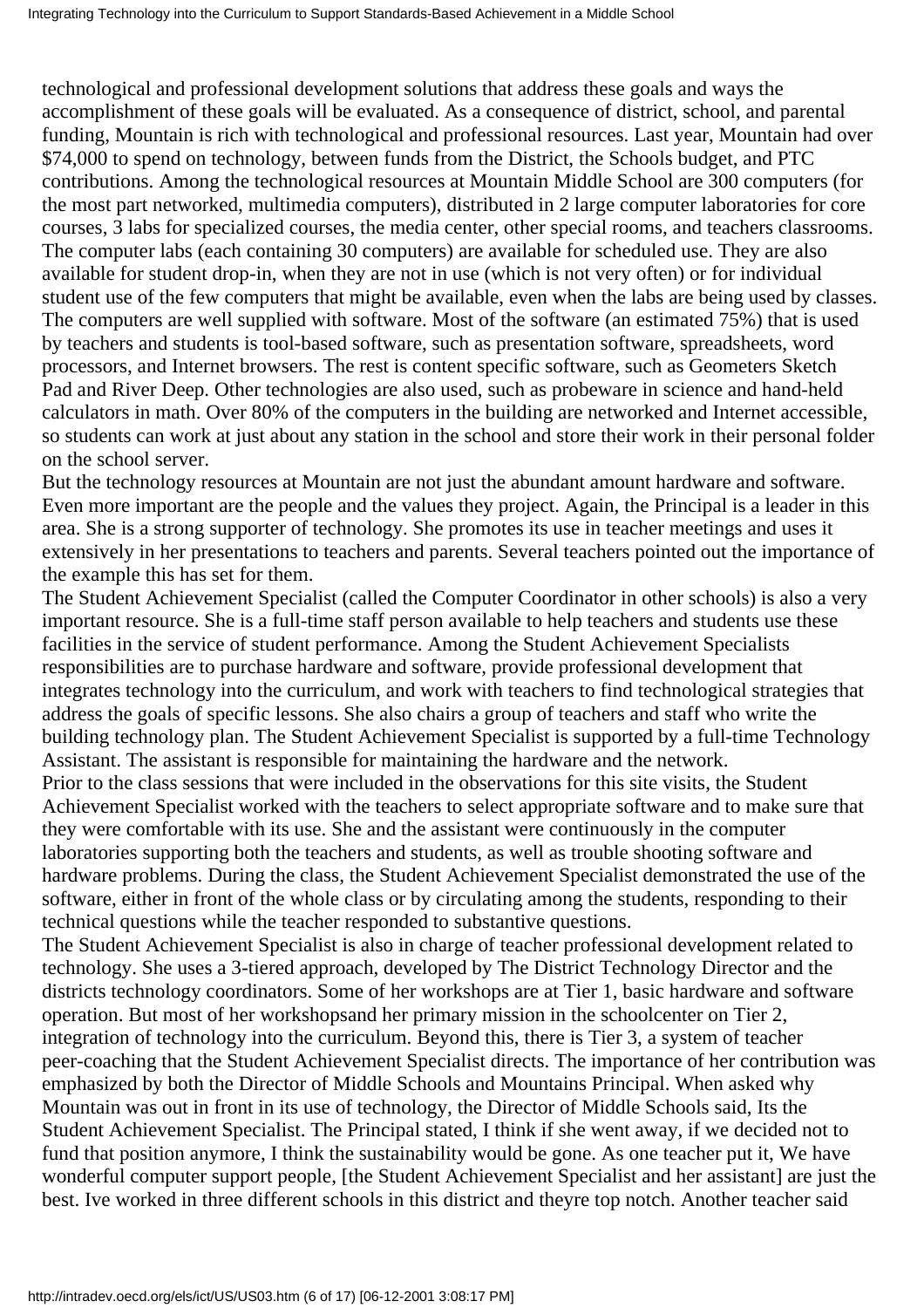the Student Achievement Specialist is amazing.

The direct connection between these resources and the instructional practices of teachers and students was apparent during the site visit. While observing classes both within the computer labs and other classrooms the following technology-based practices were observed or described:

- Students in a 6<sup>th</sup>-grade language arts class used the Internet to explore and evaluate various poetry websites and write their own poems for Internet publication.
- Students in a 6<sup>th</sup>-grade science class used the Internet to gather information on the Alaskan Tundra ecosystem and used a variety of productivity tools to create a product, such as a newspaper, mural, or research proposal.
- Students in an 8<sup>th</sup>-grade social studies class used the Internet to study court cases pertaining to one of the Bill of Rights that they selected, search for newspaper articles that pertained to this amendment, and construct a poster that explained how the amendment affects the lives of their classmates.
- Students in an 8<sup>th</sup>-grade used Blackboard, an intra-net collaboration environment, to share, read, and comment on each other s papers.
- Students in an 8<sup>th</sup>-grade math class used Geometer s Sketch Pad to construct geometrical shapes and dynamically explore their properties.
- An 8<sup>th</sup>-grade student used a video camera and video editing software to make a report on tennis for a project in his inquiry class.

The Student Achievement Specialist estimated that over 80% of the teachers use technology in their instruction on a regular basis. And the Principal estimates that only 15% are not as far along in their use of technology as she would like.

Teachers, students, and parents that were interviewed all expressed high expectations and positive attitudes about the use of technology in support of student achievement at Mountain. Teachers commented that:

It s valued by all teachers in all areas of curriculum to go to the computer lab to do something.

Another said:

I don t think I would dare plan a year s worth of curriculum without integrating technology. In this school that would just not be okay anymore.

Students said that their schoolwork would be a lot harder without computers. One parent commented that:

I m seeing my daughter come out with incredible papers and um, you know, it s because she s able to use that resource [i.e., technology].

Another parent mentioned that her chronically sick daughter has been able to stay connected to her teacher through the use of email; It has allowed her to stay on top of things.

There are other resources available to teachers and students; as with technology, they are in service of student achievement. For example, the Proficiency Center is a facility in which one-on-one help is provided to students who have been identified as being deficient in one or more areas of the Colorado Standards. Parent volunteers often work with these students around structured activities that address the standards. Technology also plays an important role here. For example, one of the programs, Excel at Algebra allows the resource staff to set where they want students to start and then students can work through at their own pace. The River Deep program works the same way. A diagnostic test places students into the program wherever their skill level might need to be built in math and science. Mountain is also a magnet school for the ESL (English as a Second Language) students in the district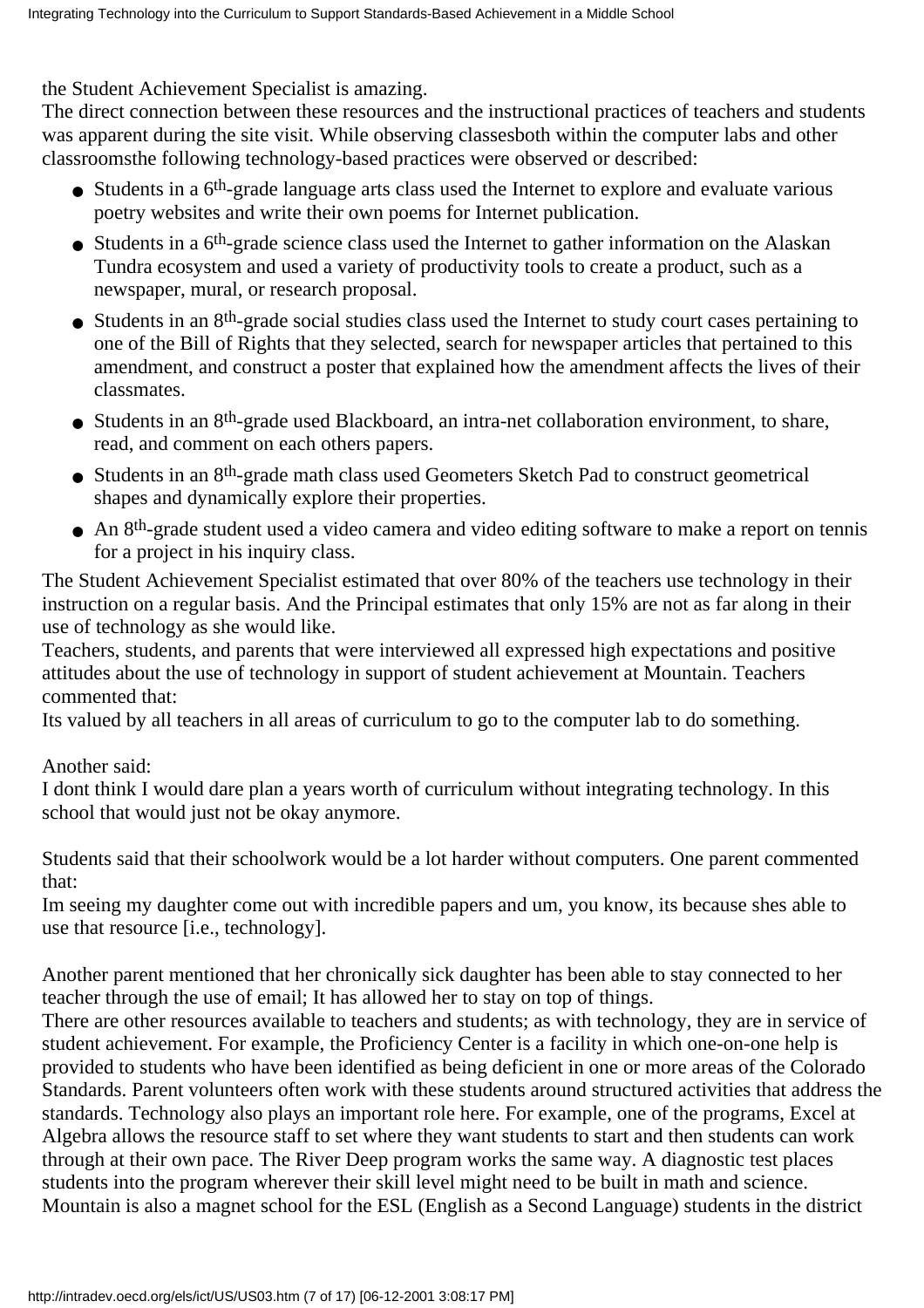(they constituted 15% of the students in one of the classes we observed). These students get additional help with their language; again, technology plays an important role. The school s Principal described a project in which the two ESL teachers worked with their students put together a PowerPoint slide presentation and introduce themselves to their parents for parents night. She observed, the pride in the kids, the pride in the parents...it was great.

The shared vision, expectations, and culture that have been built at Mountain and the staff and material resources that have been provided to their teachers has created a special kind of school and culture, one oriented around the use of technology to support standards-based student achievement. One parent summed up her attitudes about the school:

My kids are totally different students as a result of being here. And I feel really privileged that Im able to [have my children] attend this school.

## *Hypotheses*

## **Hypothesis 1.**

Technology is a strong catalyst for educational innovation and improvement, especially when the World Wide Web is involved. The rival hypothesis is that where true school-wide improvement is found, technology served only as an additional resource and not as a catalyst, that the forces that drove the improvements also drove the application of technology to specific educational problems.

### **Evidence in support of hypothesis 1.**

By definition, technology plays a subordinate role at Clear Ridge and Mountain. The Principal and the Student Achievement Specialist characterized the innovation at Mountain as the integration of technology into the curriculum to support student achievement of standards. If statements like they couldn t have done it without technology or that wouldn t have happened without technology are the criteria for evidence for a strong role for the role of technology, there is little evidence that technology has played a strong role in driving changes in curriculum or instruction at Mountain.

The strongest comments about the role of technology in bringing about change were rather modest in claim. For example, when discussing the role of technology in the Proficiency Center, the Principal commented on the ability of the software to differentiate the instruction around the needs of individual students:

A teacher cant have thirty different individual lessons happening in the classroom at the same time. So thats one of the beauties that I really see [in using technology].

Or an 8th-grade teacher said:

Our kids write so much more because they have technology to use in their writing.

Perhaps the strongest comment came from the Student Achievement Specialist, the technology coordinator, who said:

Technology can make things possible that nothing else canwriting for a larger audience. The creation of a web site so that other people can read what youre doing. . . . Using spreadsheets to solve problems.

But even here, the Student Achievement Specialist subordinates her statement: That will increase student achievement of a standard.

### **Evidence in support of the rival hypothesis.**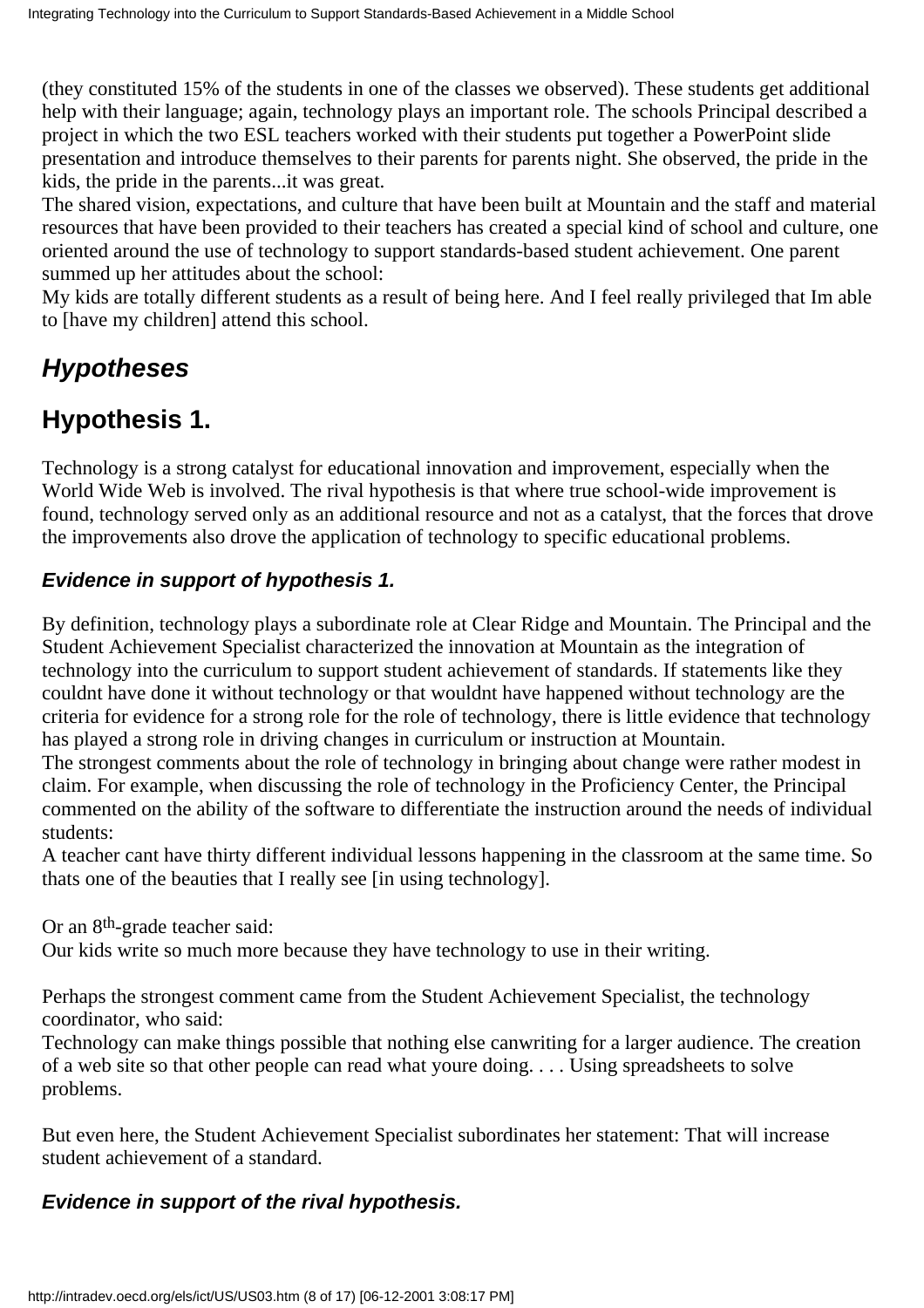More often, the comments made by administrators, staff, teachers, and even students suggested that technology was an added resource an important resource, but just one more in an arsenal of resources that supported standards-based student achievement. The Principal commented that, It s really enhancing the teaching of the standards . . . rather than just replacing something that they could already do in their classroom. She went on to say:

It s just a different view of doing that, and so I think technology, if the teacher has that end in mind, then the technology can be just one of the tools to enhance them getting there.

The direction of impact is one of standards changing the use of technology, rather than the other way around. The District Technology Director, commented on the District s technology plan: This plan also talks a lot about how [we] are going to be able to do the things that we know are right with kids for learning. Use technology to do that and within that embed the standards . . . and move toward where we need to be . . .

Similarly, the Student Achievement Specialist stated:

Instead of what do you want to do and what program do you want to use, it is more what standards are you trying to address through this lesson, so it s changed the way that we plan The statements most often made by teachers were that:

- the use of technology enhances the curriculum
- it s an alternative way for kids to express themselves
- it can be used to do research in a slightly different way
- technology is always one of the choices for students.

Teacher attitudes were best summed up by one 6<sup>th</sup>-grade teacher who said:

Technology, I kind of feel, is a way to enhance my curriculum, because that s a conflict, I think does curriculum drive your instruction or does technology drive your instruction? and of course, this being a standards-based school, I have to say my curriculum does.

Technology is important at Clear Ridge and Mountain Middle School, but it plays a supportive role and it is taken for granted in this community of frequent computer users. The Middle School Director, made an interesting comment on this topic. He said:

I don t view it [technology] as a change agent that we ve introduced children to technology and then it s infused into the community. I just think that we reflect the community; the school reflects the community that it s part of.

## **Hypothesis 2.**

The diffusion of the innovation/improvement (and therefore of ICT) followed the traditional diffusion pattern for innovations, as outlined by Rogers (1995). The rival hypothesis is that technology functions differently from traditional innovations and that therefore different diffusion patterns occur.

### **Evidence in support of hypothesis 2.**

Traditional notions of diffusion posits that the spread of innovations follow natural lines of communication within a system, often influenced by an opinion leader. The distribution of innovation users often forms a bell-shaped curve, with a small number of early adopters and hand full of laggards and a large group in between.

There is little evidence for this pattern at Mountain Middle School. Perhaps the greatest evidence against it is the highly-skewed distribution of technology use at Mountain. According to the school s Student Achievement Specialist, 80% of the teachers are regular technology users and according to the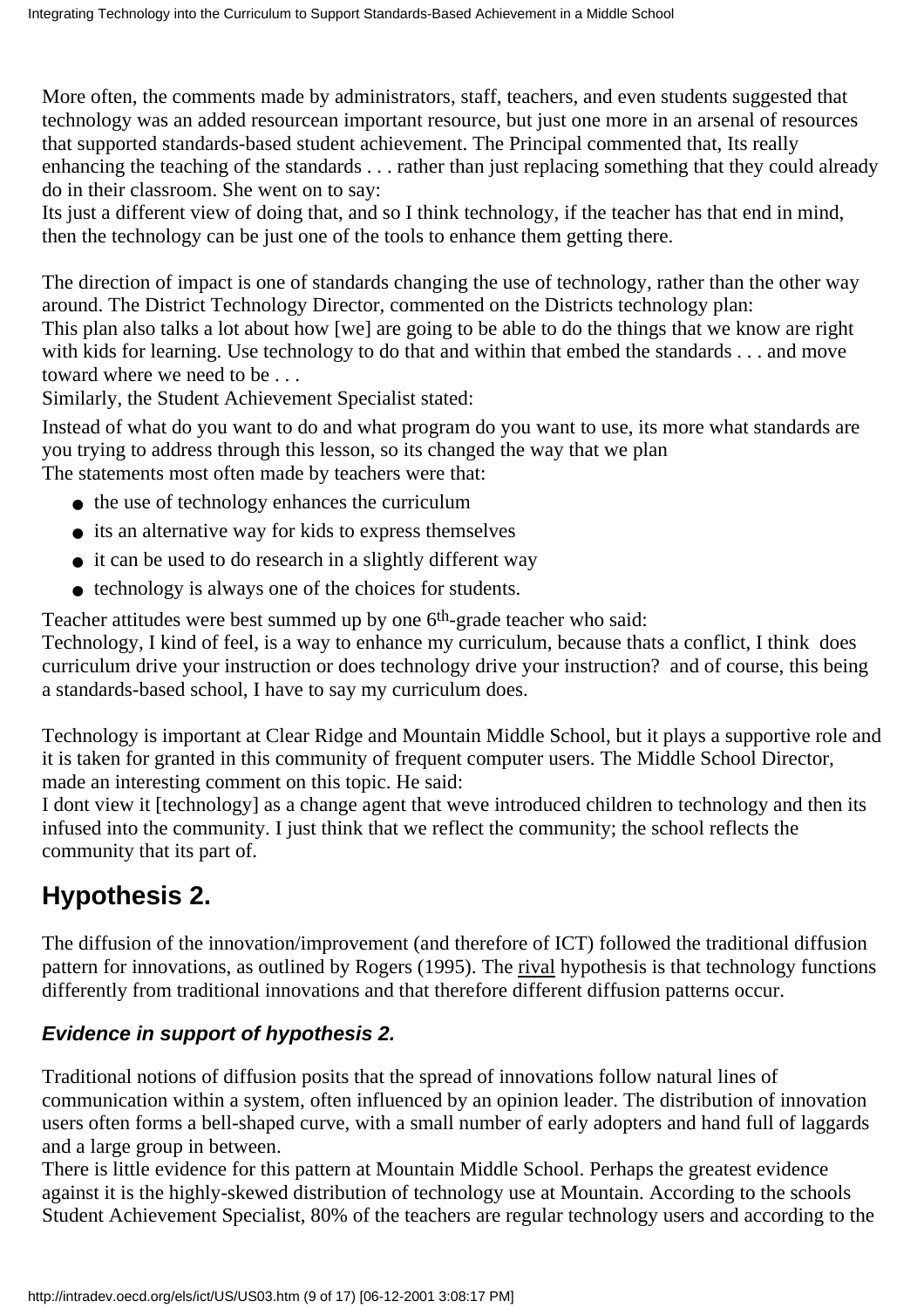schools Principal, only 15% are not using technology as much as she would like. This is very different than the normal distribution predicted by the traditional theory of innovation diffusion. As described by the Principal, it is more like a situation where a whole staff can kind of hold hands and jump into the fray together, and where everybodys taking risks, and where everybodys learning together. She goes on to say, I think those are probably the most powerful staff development times Ive seen, when a whole building changes. At Mountain, it is more like a cultural change than the diffusion of an innovation.

#### **Evidence in support of the rival hypothesis.**

Rather than the result of a natural process of communication, the integration of technology into the curriculum in support of standards-based achievement seems to have resulted from a systemic plan to change not just the practices at Mountain but the entire culture. While the Principal often acted as an opinion leader in modeling the use of technology, she more often engaged many people in a collaborative learning process. As she put it: I think sometimes its leadership that helps them get there by saying if we all do this together, with me being one of the learners. A centerpiece of this collaborative process was the Shared Vision statement that she put together with staff, teachers, and parents over a year-and-a-half period. Technology was an important part of this statement. She commented on the shared vision statement:

It almost becomes your Bible, your mantra for your building, because it s what you fall back on when people are being resistant. But we all agreed to this, we all said we were going to integrate technology.

Hand-in-hand with this collaborative process, there has been a widespread expectation that technology will be used and teachers have been provided with extensive resources to enable that. These resources include a large number of computers, a range of software packages, and staff support for teacher professional development and to assist with the use of technology. One teacher reported: It s just the way teachers feel now about using technology because there s someone in a position to help them and to have them . . . and when you come in, shes always there and can help troubleshoot stuff. . . . So I think that support is very important.

As a result of this collaborative process and material and human resources, there has been a large-scale, near-unanimous integration of technology into teaching.

## **Hypothesis 3.**

Successful implementation of ICT depends mostly upon staff competence in the integration of ICT into instruction and learning. This hypothesis assumes that teachers mediate ICT applications when they are successful, and that ICT s academic value relates positively to teacher competence. The rival hypothesis is that the school technological infrastructure and student ICT competence rather than staff competence determine ICT implementation outcomes.

### **Evidence in support of the rival hypothesis.**

With 300 computers, Mountain has a 4.3 to 1 student to computer ratio. Of these, 93% are multimedia computers and 83% are networked for email and the World Wide Web. In addition, Mountain has laser printers, color printers, scanners, devices for digital image and video processing, a CD-writer, and several video projectors. They also have an extensive software collection. Most computers have word processor, spreadsheet, and graphics software. In addition, they have mathematical programs, tutorial programs, drill and practice programs, simulations, educational games, presentation software, and music and video composition software.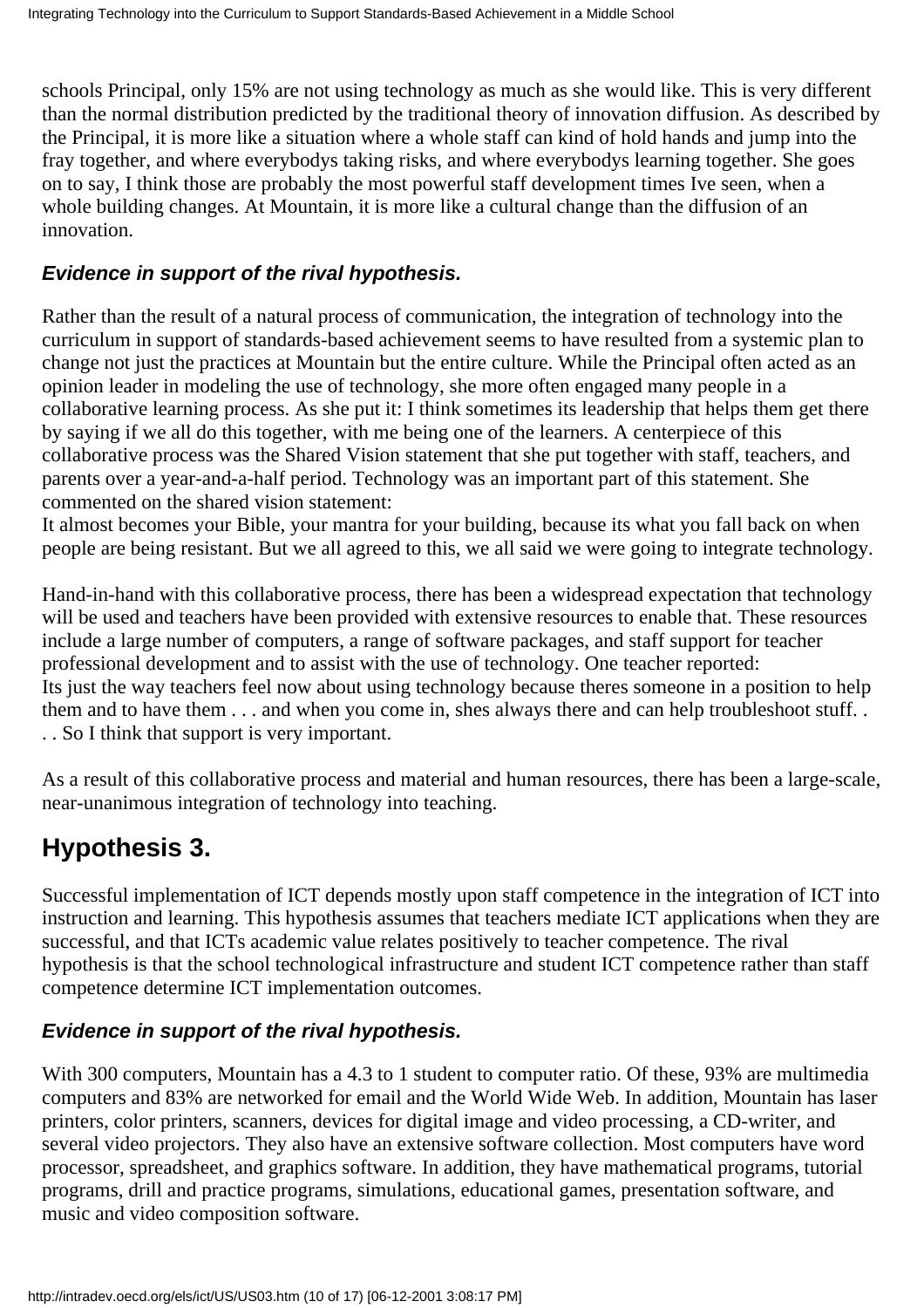### **Evidence in support of hypothesis 3.**

Clearly, Mountain Middle School has a technological infrastructure that any school would envy. But it is its extensive human infrastructure that accounts for Mountain s success. As the District Director of Middle Schools put it:

So we re really trying to stop and say, So, what makes it work at this school? and a lot of it is the person. . . . You need a fix it person and then a person who really looks at integration of technology into the instructional process. I think it s pretty crucial.

Mountain has both a full time Student Achievement Specialist ( like a technology coordinator) and a technology assistant. The technology assistant is the fix it person. The Student Achievement Specialist (technology coordinator), provides a systematic teacher professional development program that includes instruction on how to use computers and various software packages, how to integrate technology into the curriculum, and peer-coaching. She also provides one-on-one support to teachers as they plan their lessons and implement them in the computer labs. The Student Achievement Specialist is a key to successful implementation at Mountain. According to the Middle Schools Directors assessment of the Student Achievement Specialist:

She is someone who can see the instructional implications of what technology can do. She also has a winning personality. She is someone who people like, they trust, she s bright, she helps people see connections where they would never have seen them before. Shes a crucial piece of this.

As mentioned earlier, the teachers agree with this assessment. The Principal summed it up: I think if [she] went away, if we decided not to fund that position anymore, I think the sustainability would be gone.

But ultimately, the successful implementation at Mountain is dependent not just on the staff support but the response of teachers to the expectations that are set at Mountain and to the support with which they were provided. As documented above, the response of the teachers has been quite impressive. One 6th-grade teacher characterized the teaching staff at Mountain:

We re hard workers, we re driven to excel. We always want to be on the latest of what s new with technology. Were all well-rounded individuals and we have a drive to succeed and that rubs off on the kids as well. . . . We re competitive but in a way where there s no problem sharing ideas and sharing activities.

Parents agree with this assessment. One said:

I think the teachers and staff commitment is just remarkable. It s, it s like nothing I ve ever seen before.

Another commented:

The teachers and staff here are willing to move around. They re willing to be flexible and they just constantly reevaluate what s good for the kids. I mean that s great.

## **Hypothesis 4.**

Gaps in academic performance between high and low poverty students will not increase when all students have equal access to ICT. The rival hypothesis is that equal access to ICT will lead to more advantaged students increasing the performance gap with disadvantaged (high poverty) students.

#### **Evidence in support of the rival hypothesis.**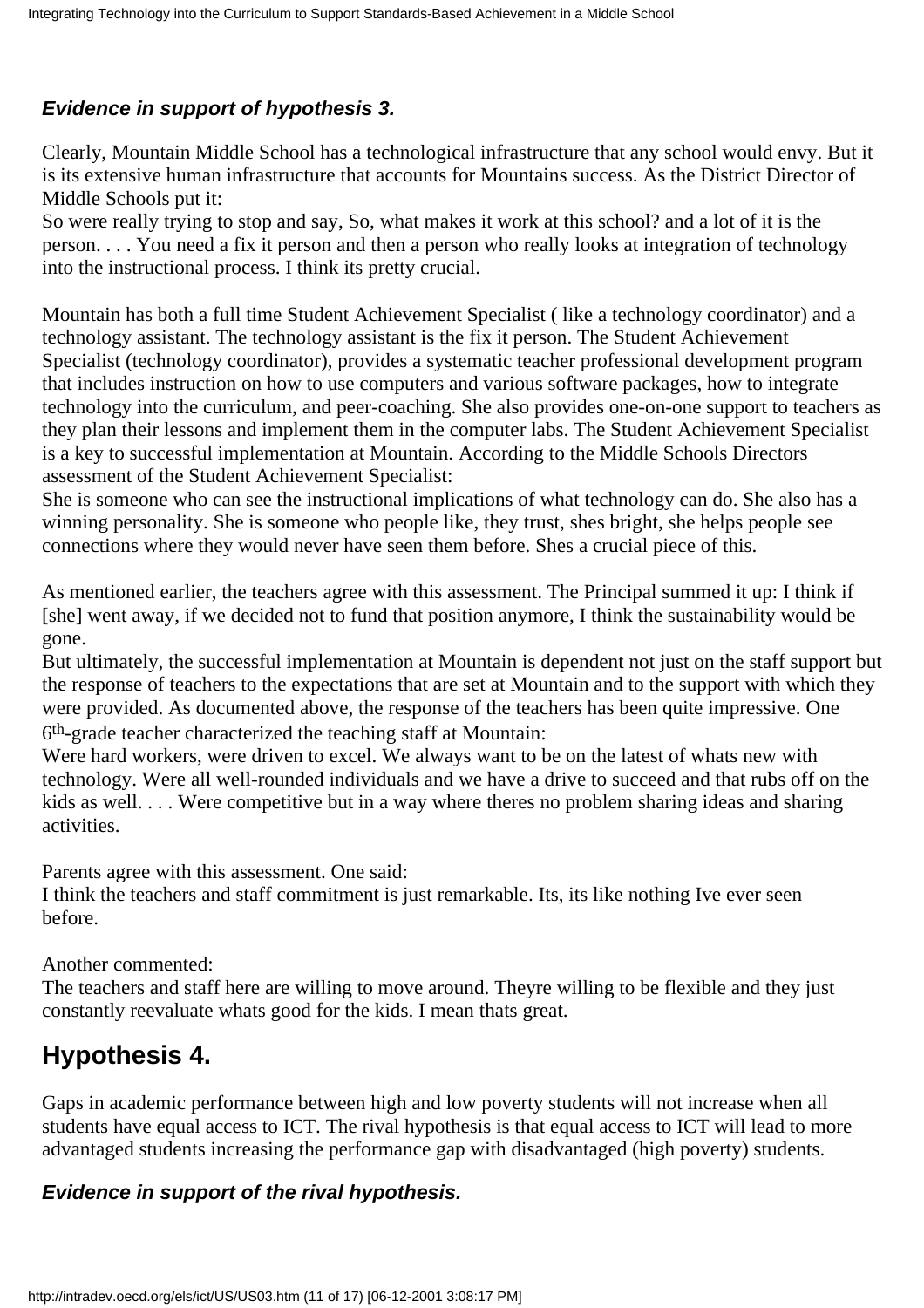There is very little direct evidence in this case to address this hypothesis. As documented above, Mountain Middle School and the Clear Ridge District are above average. They have a demanding and supportive administration, a strong and committed teaching staff, high achieving students, and supportive parents. They have an envious supply of hardware, software, and other resources. All of these factors, indirect as they are, would suggest that if anything, these students will do even better, as a result of their access to technology and the gap between these kids and others will widen. Even within this enriched environment, the Student Achievement Specialist expressed a haunting concern:

Im concerned about equity of access. Because I think that even though you look around and you think Oh wow, you guys have all these labs, we also have a really big school. . . And I have some concerns about that that not all kids leave Mountain Middle School with the same experience.

### **Evidence in support of hypothesis 4.**

There is, on the other hand, some evidence to the contrary. First, the Middle Schools Director expressed a commitment to use technology to address the needs of a broad range of students. Whether it s students who are very high achievers or students who are needing support, special education students, students with multiple handicapsall accessing technology. Because again the expectation is that technology needs to be present for all of them.

The Principal also saw a great potential for technology to address the individual needs of children. She saw this as a particular advantage for students in the Proficiency Center. One of the parents commented on the capability of the school to address the needs of her son, but more from the perspective of proficiencies than technology:

All through his whole education here, he was helped to get to the level that he needed to be at in order to, um, be successful  $\ldots$  they, they started him very early in sixth grade and, and it s a path, it s a future path. . . . Without those proficiencies, um...we d be looking at a totally different picture.

## **Hypothesis 5.**

Successful implementation of ICT will lead to the same or higher academic standards in spite of the low quality of many ICT materials. Academic standards are a function of teacher and school expectations and not of the standards of textbooks, ICT materials, and the like. The alternative hypothesis is that ICT use will lead to a lowering of academic standards as students spend more time on marginally beneficial searches and in browsing poor quality Web and courseware content.

### **Evidence in support of hypothesis 5.**

Everything about the Mountain Middle School case points to the use of technology to support high standards. The argument is aptly summarized by the District Technology Director: And so the focus of the [technology] plan is how do we take technology and really give it a tight purpose toward the ends of student achievement.

### **Evidence in support of the rival hypothesis.**

Only one bit of evidence suggests that academic skills might actually decrease because of the use of technology. At one point during the interview with the Student Achievement Specialist, she commented:

Im also concerned about how easy it is for them to get information and pass it off as their own. I think that s a real challenge for us is to, to make sure that whatever they do, it s not just finding the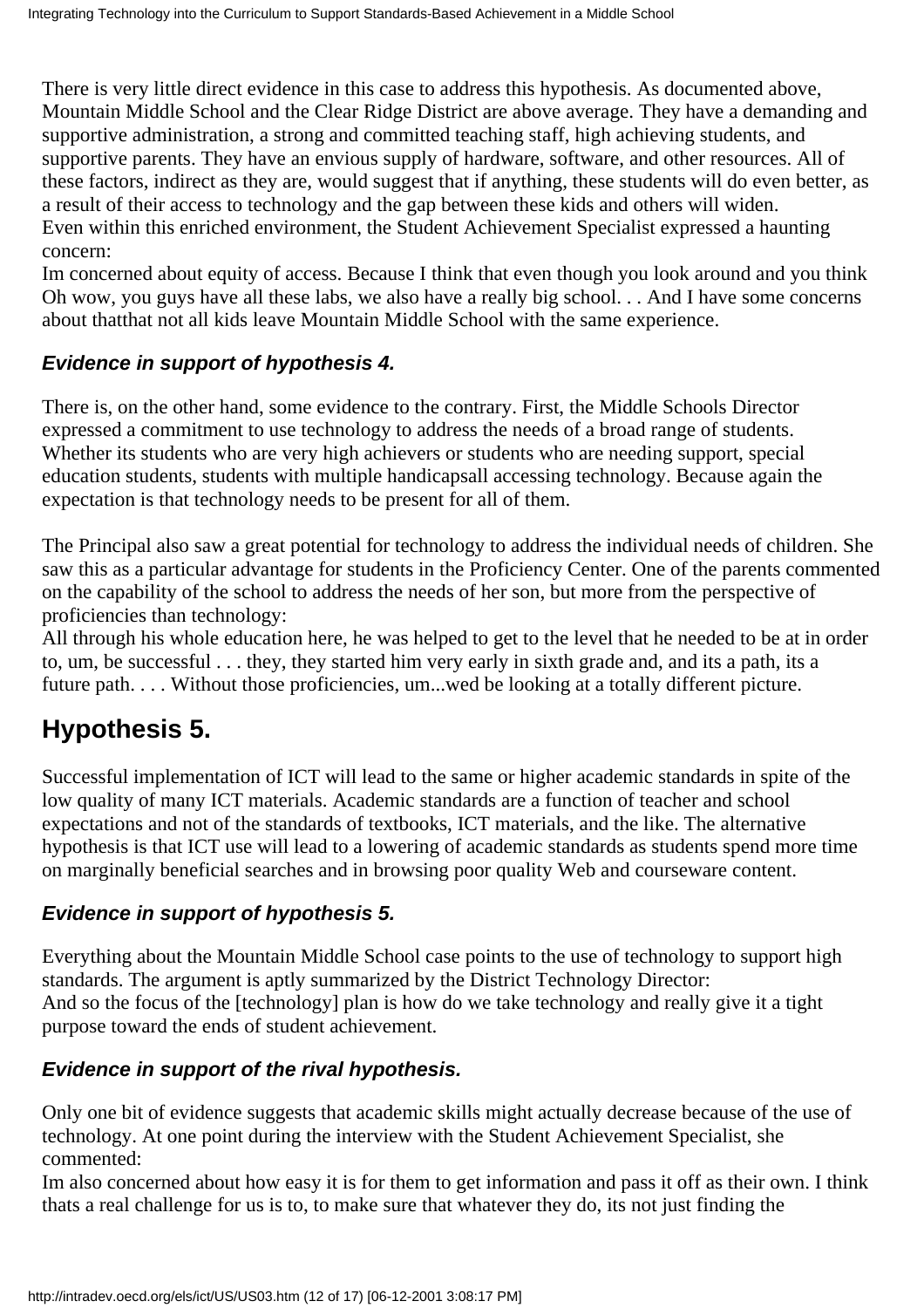information, it s what they re going to do with it.  $\dots$  I mean there s daily, five or six times, I see kids copy something, you know, from the Internet and boom, paste it right into their document and you just go its not your work.

But even the way that the Student Achievement Specialist qualified this statement indicates that she is constantly guarding against this practice and it is not tolerated.

## *Projection to the Future*

There are three components to future developments for Mountain Middle School, as articulated by the respondents in this case study:

- teachers will engage in backward planning when analyzing standards..
- technology will be used to help teachers analyze student proficiencies and engage in backward planning.
- wireless technology will be used to increase classroom access to technology.

While teachers at Mountain are immersed in the culture of student achievement at Mountain, there is a sense in which they are doing things the way they always have. As the Principal put it, they re teaching to the standards but doing it in the same way, just that forward planning. She describes backward planning:

I think standards-based education works backwards to that. It says, heres what I want kids to know now, or Ive built my assessment based on what kids need to know to meet the standards, now how do I build my lesson to get them there? It s just a different view of doing that, and so I think technology, if the teacher has that end in mind, then the technology can be just one of the tools to enhance them getting there.

The next step in the Principal s plan is to move teachers to using backward planning. With this approach, teachers begin with a standard and a way to assess it. This gives them a means to determine what students know and do not know. They then can provide students with the instruction they need in order to achieve. Moving teachers toward backward planning is a major goal for next year for the Principal and the Performance Assessment Specialist who is developing teacher workshops around this theme.

Both the Director of Middle Schools and the District Technology Coordinator see an important role for technology in this development, the second development for the future at Mountain and Clear Ridge. When commenting on future developments in Clear Ridge, the Director of Middle Schools said: Im also seeing a great deal of technology being used in data analysis, and the blending of enabling teachers to interpret data; to understand the instructional importance of that data, towards student achievement; to begin to ask questions of that data, as far as how they would plan for instructing students; is impacting instruction. . . . I see teachers using more technology to inform instruction and then, with that informed base, doing a better job of determining how technology can then be used in the instructional experience.

The third development for the future at Mountain is wireless technology in the classroom. With the money provided by the PTC, the Principal and the Student Achievement Specialist plan on purchasing a portable I-Book rechargeable lab on Airport wireless network. The additional resources will reduce the access problems to equipment in the computer labs and mean that teachers can use computers in their own classrooms. Both the Principal and the Student Achievement Specialist feel that this capability will increase the integration of computers into the classroom work.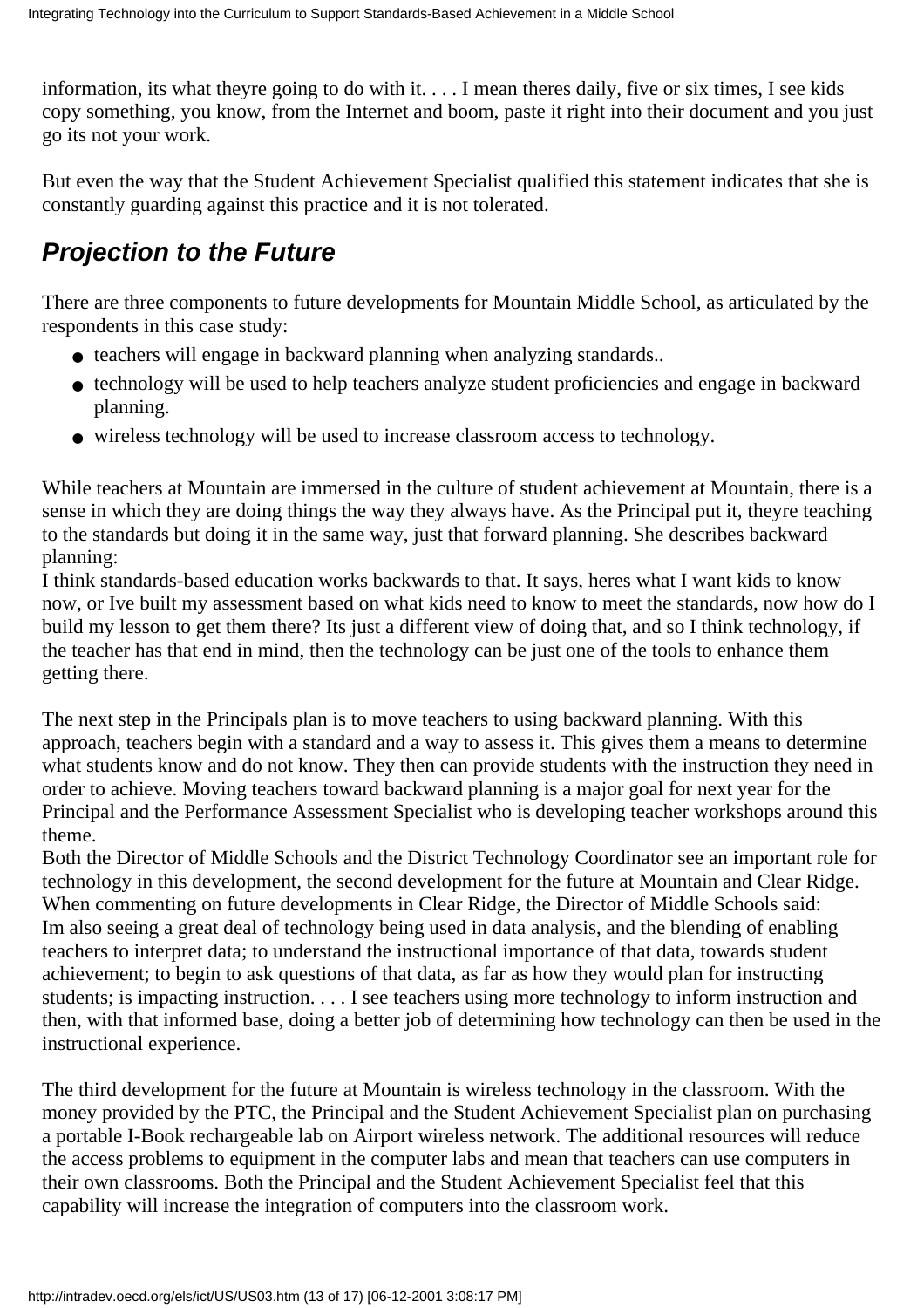## *Appendix A: Methods*

Research Team: 2 researchers Time Frame: 5 consecutive school days

Data Collected: Interviews (30-90 minutes unless stated otherwise):

- School principal
- School Technology coordinator (2 hours)
- District Director for technology
- 4 8th grade teachers
- 4 6th grade teachers
- Proficiency Center Teacher
- Library/Media Specialist

Focus Groups (30-60 minutes):

- 4 teachers
- 4 8th-grade students
- 4 parents of 8th-grade students

Observations (45-60 minutes):

- 6th grade class in computer lab (2 observations)
- 8th grade class in computer lab (2 observations)
- 6th grade class in classroom (2 observations)

## *Appendix B: Teacher ICT Practices Survey Results*

(Site 500, 39 teachers)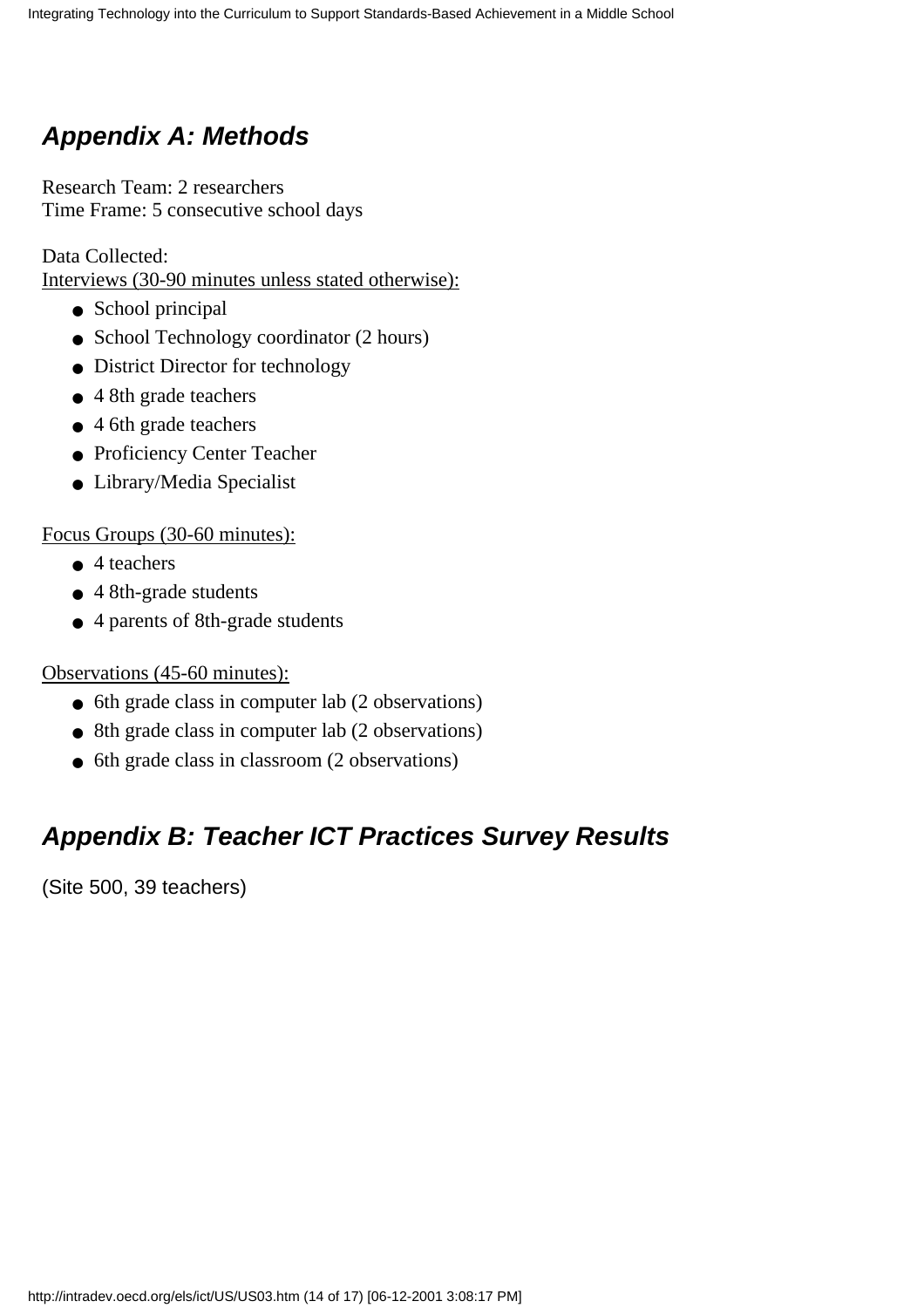|                                | very<br>comfort-<br>able | comfort-<br>able | somewhat<br>comfort-<br>able | not<br>comfort-<br>able |
|--------------------------------|--------------------------|------------------|------------------------------|-------------------------|
|                                | %                        | %                | %                            | %                       |
| Write a paper                  | 100%                     | 0%               | 0%                           | 0%                      |
| Create , maintain web<br>pages | 13%                      | 5%               | 31%                          | 51%                     |
| Send & receive e-mail          | 90%                      | 10%              | 0%                           | 0%                      |
| Programming                    | 0%                       | 5%               | 8%                           | 87%                     |
| Draw picture or diagram        | 18%                      | 26%              | 38%                          | 18%                     |
| Present information            | 23%                      | 13%              | 36%                          | 28%                     |

#### How comfortable are you with using a computer to:

#### For work you assigned last year, how often did your students:

|                            | $1 + times$<br>weekly | 1+times<br>mont hly | a few<br>times | never |
|----------------------------|-----------------------|---------------------|----------------|-------|
|                            | %                     | %                   | %              | %     |
| Use WWW                    | 10%                   | 33%                 | 41%            | 15%   |
| Create web pages           | 0%                    | 0%                  | 23%            | 77%   |
| Send & receive e-mail      | 5%                    | 8%                  | 26%            | 61%   |
| Use word processing        | 36%                   | 36%                 | 26%            | 3%    |
| Use computer for games     | 5%                    | 13%                 | 46%            | 36%   |
| Use a graphics program     | 3%                    | 26%                 | 41%            | 31%   |
| Join on-line forum or chat | 0%                    | 0%                  | 10%            | 90%   |
| Use presentation program   | 3%                    | 3%                  | 38%            | 56%   |
| Use instructional program  | 8%                    | 3%                  | 59%            | 31%   |

#### Experiences last year

|                                       | γes | no  |    |
|---------------------------------------|-----|-----|----|
|                                       | %   | %   | %  |
| Graded student<br>computer use        | 55% | 39% | 5% |
| Made Web site for my<br>l classes.    | 29% | 66% | 5% |
| Involved in virtual,<br>online course | 18% | 76% | 5% |
| Students<br>collaborated via Web      | 5%  | 89% | 5% |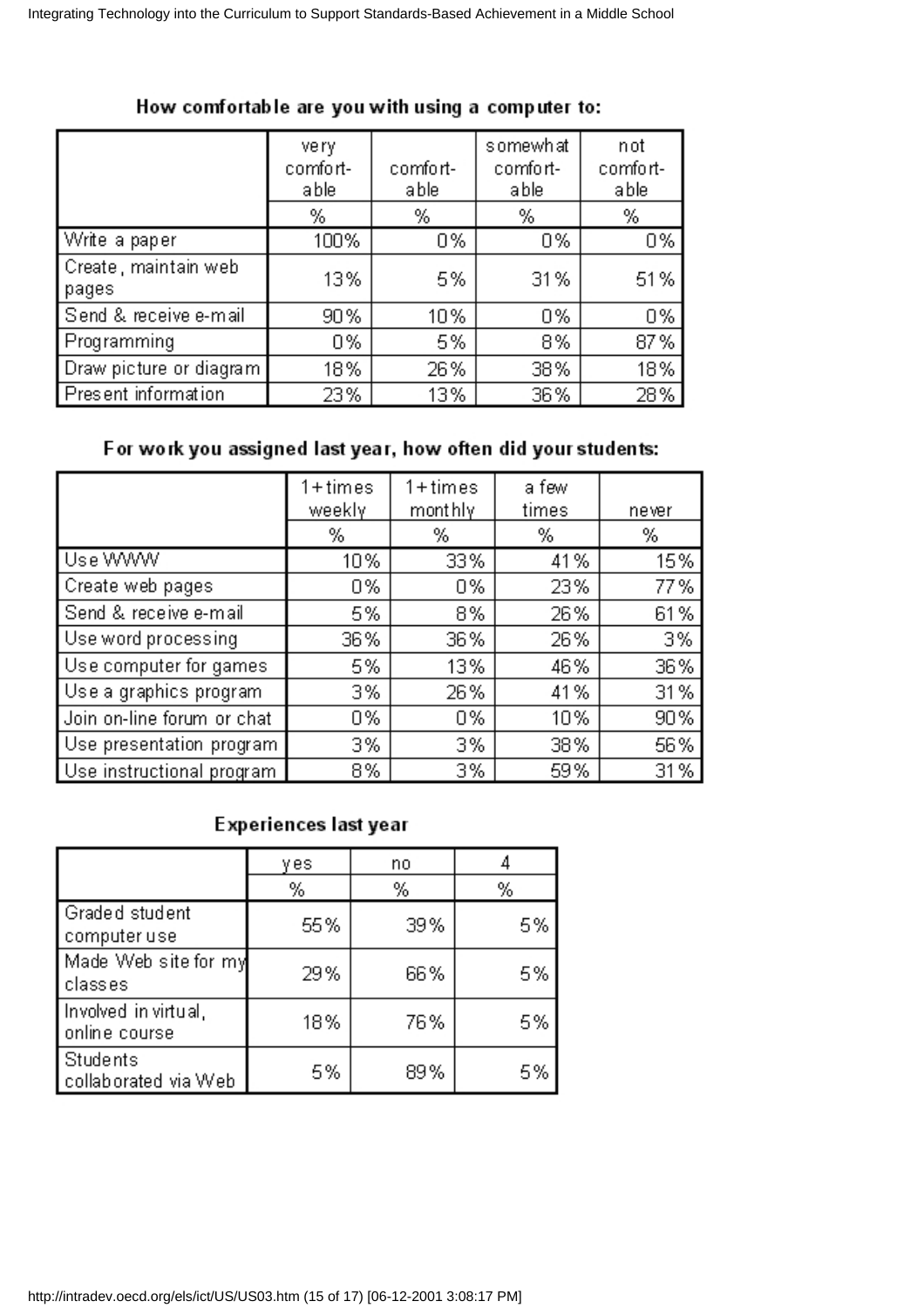#### Rate your ability to use a computer

|                        | go od | fair |
|------------------------|-------|------|
|                        | %     | %    |
| Ability to use compute | 54%   | 46%  |

#### How much freedom did you allow students in locating WWW sites to visit?

|                      |   | no restrictions | some<br>restriction | Onlγ certain  <br>sites |
|----------------------|---|-----------------|---------------------|-------------------------|
| Students web   Count |   |                 | 16                  |                         |
| restrictions         | % | 7%              | 59%                 | 19%                     |

#### Computer use in classes last year

|                                         | Αll | Most | Some | Very little |
|-----------------------------------------|-----|------|------|-------------|
|                                         | %   | %    | %    | %           |
| % of classes devoted<br>to computer use | 38% | 41%  | 22%  | 0%          |
| ∣% of computer use<br>done individually | 16% | 59%  | 22%  | 3%          |

#### Computer use at home

|                                    | $1 + times$<br>weekly<br>% | 1+times<br>monthly<br>% | a few<br>times<br>% | never<br>% |
|------------------------------------|----------------------------|-------------------------|---------------------|------------|
| Amount of computer<br>∣use at home | 39%                        | 29%                     | 29%                 | 3%         |

#### Collaboration with other teachers via WWW

|                                 | ves | no |
|---------------------------------|-----|----|
|                                 |     | %  |
| ┃ Using ICT for collaboration ┃ | 51% |    |

### E-mail messages sent daily

|                                 |     | հ-11 |     |
|---------------------------------|-----|------|-----|
|                                 | %   | %    | %   |
| Daily e-mail<br>  messages sent | 21% | 31%  | 49% |